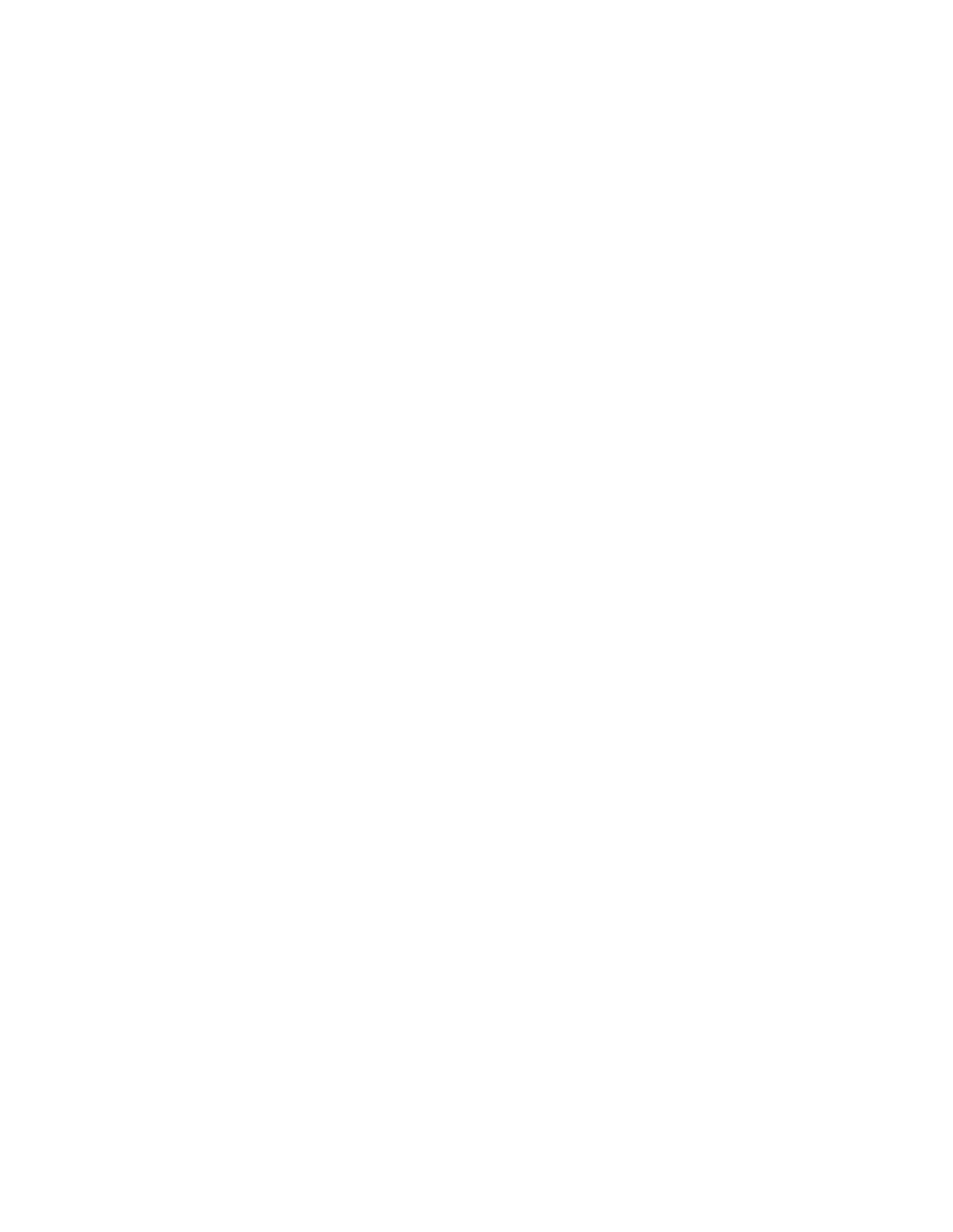# <span id="page-2-0"></span>**Section 1200 Detention and Permanent Water Quality**

# **1201 INTRODUCTION**

This section presents the criteria for design and evaluation of all detention and water quality facilities for Boulder County. The main purpose of a detention facility has historically been to store the excess storm runoff associated with increased basin imperviousness and discharge this excess at a rate similar to the rate experienced before development. In recent years, detention facilities have also frequently been viewed as a unique opportunity to improve the water quality of runoff coming from developed areas. This runoff typically carries higher levels of nitrogen, phosphorus, and sediment that can damage the ecosystems of the natural streams downstream of the development.

This section discusses detention both with and without a water quality component; water quality facilities located outside a detention basin, including proprietary facilities; and when detention and water quality are required.

# **1202 LOW IMPACT DEVELOPMENT**

Boulder County requires low impact development (LID) principles to be followed for all new and redevelopment by minimizing directly connected impervious areas (MDCIA). MDCIA can be accomplished by routing runoff from impervious surfaces over pervious areas to decrease runoff velocities and promote infiltration. At least 20 percent of the total impervious area of all new development and redevelopment sites must first drain to a pervious area equal to at least 10 percent of the total impervious surface area of the development site, prior to discharging from the site.

In addition to the benefits of decreasing runoff velocities and promoting infiltration, the Water Quality Capture Volume (WQCV), Excess Urban Runoff Volume (EURV), and 100-year detention volume can all be calculated using the effective imperviousness value that results from the use of LID. Effective imperviousness shall be calculated in accordance with the USDCM (UDFCD, 2016). A lower effective imperviousness will then result in smaller required water quality and detention volumes.

### **1203 DETENTION**

This section presents circumstances under which stormwater detention is required with development, the criteria for detention basin design, and maintenance requirements of detention basins.

#### **1203.1 Detention and Development**

Full-spectrum detention is required for all new development and redevelopment. Subdivided development may use a single detention facility provided it captures runoff from the entire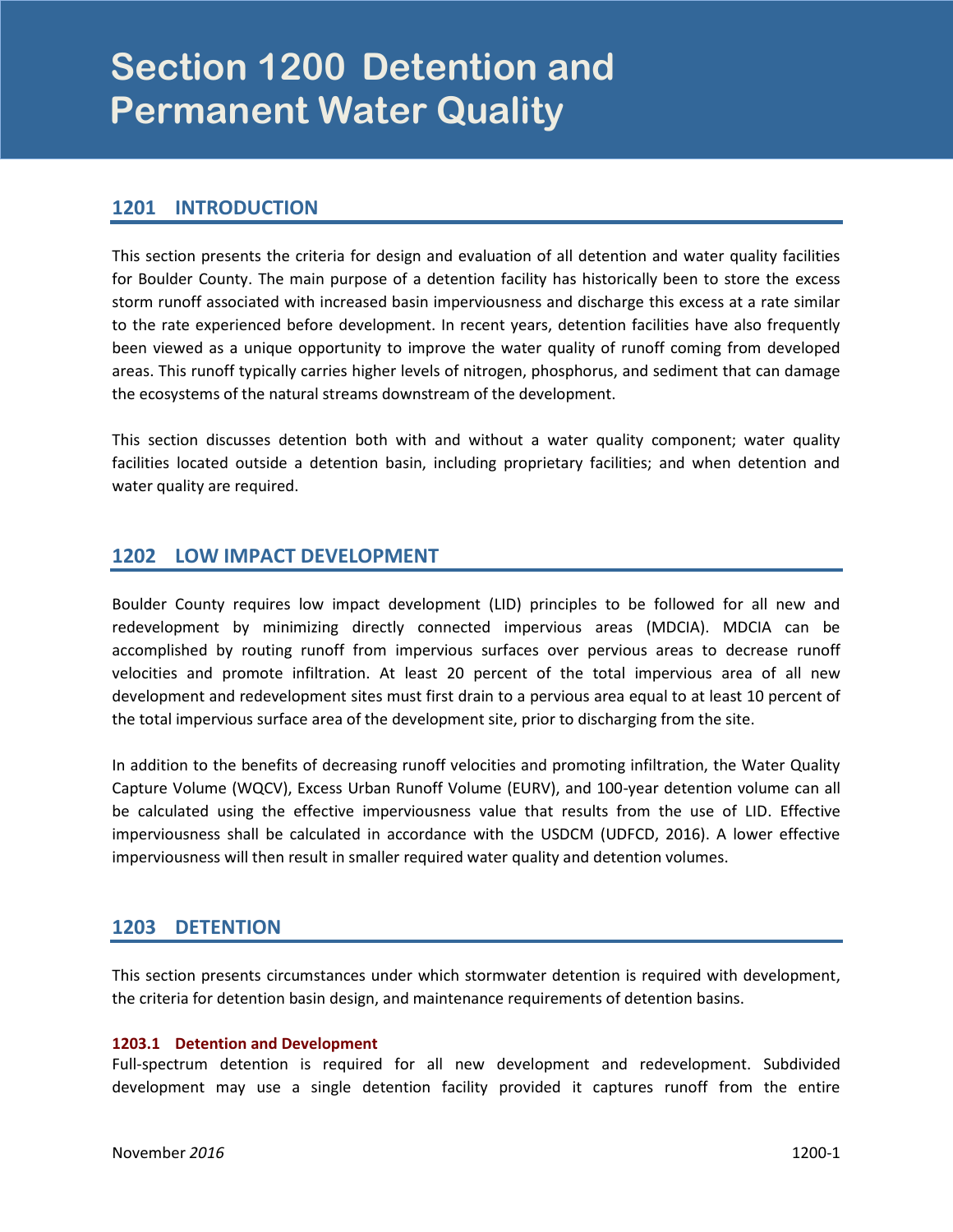<span id="page-3-0"></span>development. Exceptions to the detention requirement may be granted if the project has any of the following characteristics, provided the new or additional undetained runoff will cause no adverse impacts to any downstream properties.

- 1. Parcels that are 3 acres or larger, have one single-family dwelling, and have a total imperviousness of less than 10 percent
- 2. Additions to buildings where the total impervious area, both existing and proposed, covers less than 5,000 square feet of impervious paved and roof surfaces
- 3. Fill areas that are not paved over or otherwise made impervious
- 4. Other situations as may be determined by the County Engineer to be in the best interest of the county.

Exceptions may also be granted for slightly smaller single-family residential parcels provided low-impact development principles are included in the design. These may include using pervious pavers or pavement for driveways and walkways and routing roof drainage across a vegetated pervious area prior to discharging it to a roadside ditch or stream. An exemption to provide detention issued by Boulder County does not eliminate potential liability to others. All detention facilities in the county are subject to oversight by the county.

#### **1203.2 Design of Detention Facilities**

The UDFCD has invested a significant amount of energy into developing detailed design guidance for detention basins. The USDCM (UDFCD, 2016) provides discussion on the applicability of regional, subregional, and on site detention; an explanation for why full-spectrum detention is the preferred approach; and calculations for sizing the pond volume and designing the outlet structure. The USDCM shall be used for sizing and designing all detention basins for full-spectrum detention in Boulder County. Detention facilities may include extended detention basins, constructed wetlands, sand filters, and rain gardens. The USDCM also includes weir and orifice equations for the design of detention basin outlets that may also be used for other applications within this MANUAL as needed.

#### **1203.3 Maintenance of Detention Facilities**

The performance of detention facilities is extremely sensitive to a lack of maintenance. Detention facility outlets in particular must be regularly maintained to ensure the basins meet the requirements of Colorado water law and do not detain water longer than allowable. If detention is to be constructed, Boulder County requires an enforceable maintenance agreement to be in place before issuing any applicable local permits. The agreement must include the party responsible for maintaining the facility, inspection frequency, and proposed maintenance activities.

#### **1203.4 Detention and Water Rights**

Senate Bill 15-212 became effective on August 5, 2015, as Colorado Revised Statute (CRS) §37-92-602 (8), *Concerning a Determination that Water Detention Facilities Designed to Mitigate the Adverse Effects of Storm Water Runoff Do Not Materially Injure Water Rights*. This statute provides legal protection for any stormwater detention and infiltration facility in Colorado, provided the facility does not materially injure water rights and meets the following criteria that are applicable in Boulder County.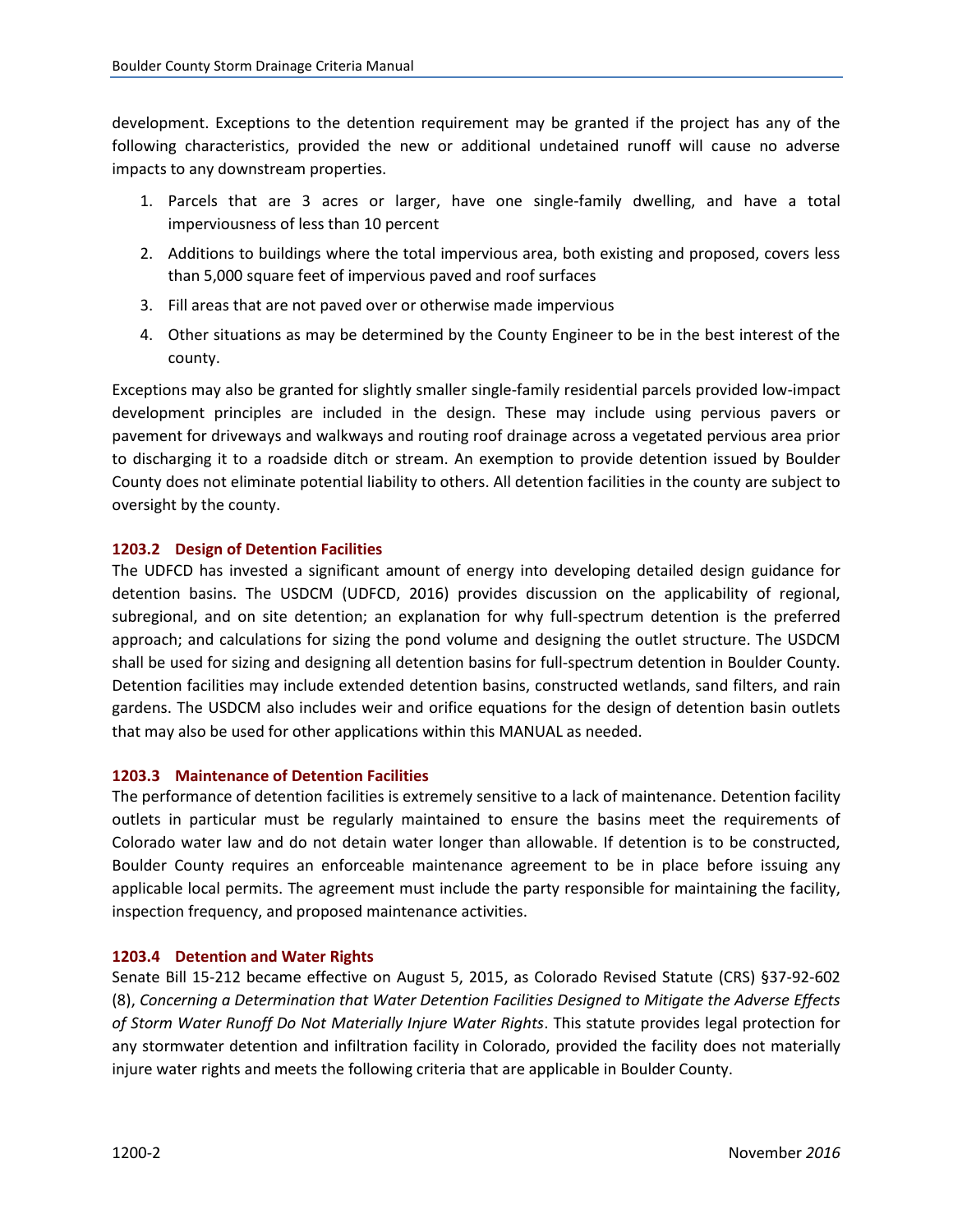- <span id="page-4-0"></span>1. It is owned or operated by a governmental entity or is subject to oversight by a governmental entity.
- 2. It continuously releases or infiltrates at least 97 percent of all of the runoff from a rainfall event that is less than or equal to a 5-year storm within 72 hours after the end of the event.
- 3. It continuously releases or infiltrates as quickly as practicable, but in all cases releases or infiltrates at least 99 percent of the runoff within 120 hours after the end of events greater than a 5-year storm.
- 4. It operates passively and does not subject the stormwater runoff to any active treatment process such as coagulation, flocculation, and disinfection.

There are reporting requirements for any owner or operator of any detention facility constructed after August 5, 2015 that seeks protection under the new statute. A data sheet and online map-based compliance portal website has been developed that will allow owners and operators in Boulder County to upload the required notification information. The notification requirement applies only to facilities constructed after August 5, 2015. Facilities in existence before August 5, 2015, are defined in the statute as materially noninjurious to water rights and do not require notification. A guidance document from the State Engineer that further clarifies the requirements of Senate Bill 15-212 can be found online (*<http://water.state.co.us/DWRIPub/Documents/DWR%20Storm%20Water%20Statement.pdf>*) or via an internet search for "Senate Bill 15-212 state engineer guidance."

The compliance portal can be found online (*[https://maperture.digitaldataservices.com/gvh/?viewer=](https://maperture.digitaldataservices.com/gvh/?viewer=cswdif) [cswdif](https://maperture.digitaldataservices.com/gvh/?viewer=cswdif)*). A document containing frequently asked questions, links to a video tutorial, and the link to the compliance portal can be found online (*<http://www.crgov.com/DocumentCenter/View/12225>*) or via an internet search for "Colorado water rights compliance portal." The owner or operator must report new detention via the portal, and the county must approve the portal entry once it is complete. The owner or operator shall inform the county once the portal documentation is ready for approval.

### **1204 PERMANENT WATER QUALITY**

This section presents circumstances under which permanent water quality facilities are required with development; the options available to provide permanent water quality treatment; and maintenance requirements associated with permanent water quality facilities. Permanent water quality can be provided with a volume-based approach by capturing and slowly releasing the Water Quality Capture Volume (WQCV). Other mechanisms used to provide water quality treatment do not utilize the WQCV and instead use filtration, infiltration, sorption, or biological processes to reduce pollutants.

#### **1204.1 Permanent Water Quality and Development**

Permanent water quality treatment is required for all new development and redevelopment. Where detention is required, permanent water quality treatment shall be included within the detention facility. Exceptions to the permanent water quality requirement may be granted if the project has any of the following characteristics:

- 1. Residential development density that does not exceed one single-family dwelling per 3 acres
- 2. Residential projects with a total imperviousness less than 10 percent for any given acre
- 3. Residential development on sites smaller than 0.5 acre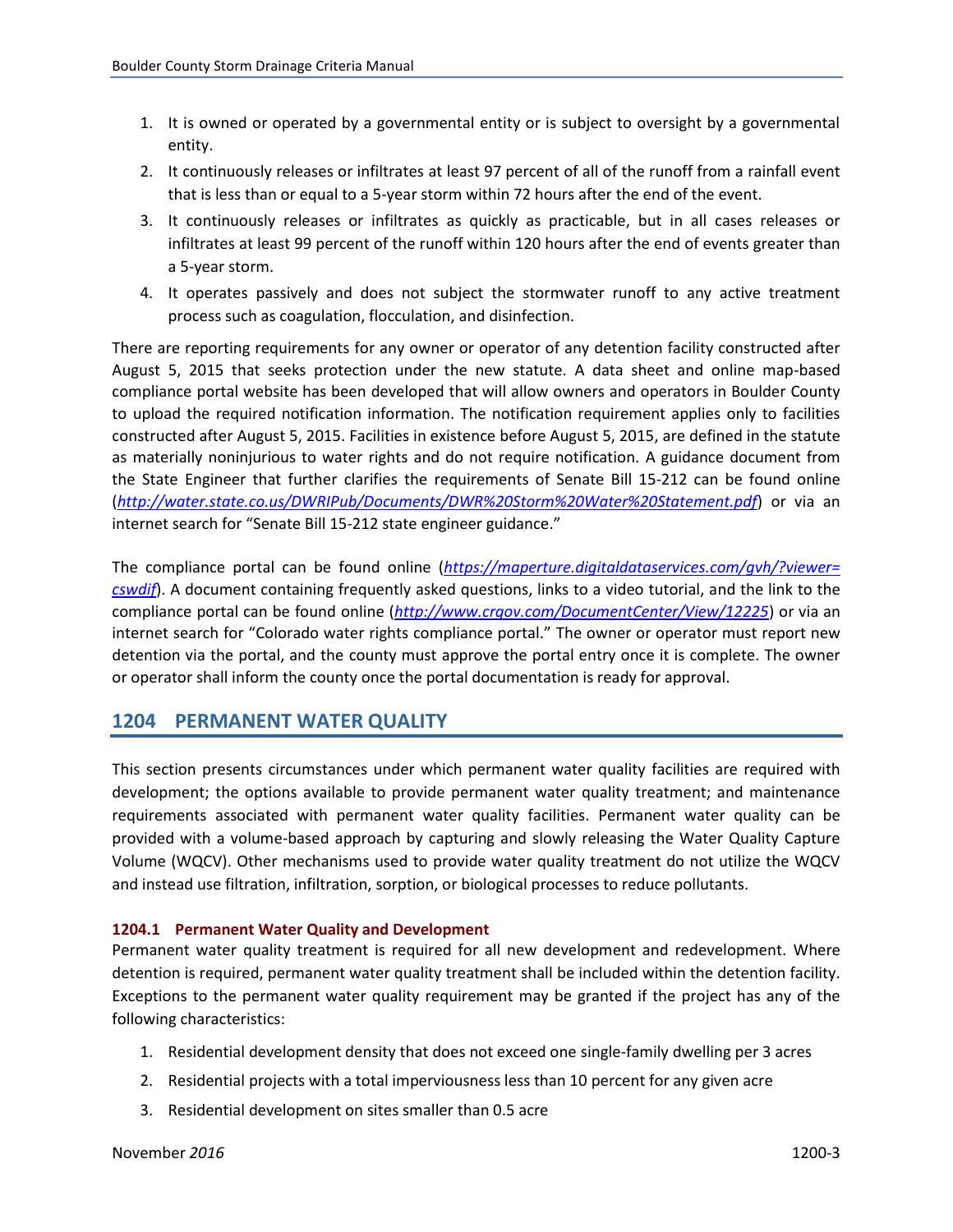- <span id="page-5-0"></span>4. Exclusions from post-construction stormwater management provided by the most recent MS4 permit
- 5. Other situations as may be determined by the County Engineer to be in the best interest of the county.

Exceptions may also be granted provided low-impact development principles are included in the design. These may include the using pervious pavers or pavement for driveways and walkways and routing roof drainage across a vegetated pervious area prior to discharging it to a roadside ditch or stream. All permanent water quality facilities in Boulder County are subject to oversight by the county.

#### **1204.2 Permanent Water Quality Treatment for Impairments and TMDLs**

Where new development or redevelopment is located within an area that drains to an impaired waterbody on the 303(d) list, or to a waterbody with an approved TMDL, the county requires that permanent water quality facilities be selected based on their effectiveness at treating the pollutants of concern, to the extent practicable. The selection process should reference data available from the International Stormwater BMP database, available online (*<http://www.bmpdatabase.org/>*).

#### **1204.3 Permanent Water Quality Treatment within Detention Basins**

When detention facilities are designed to provide full-spectrum detention, the WQCV can be accommodated within the volume of the pond, without the need for additional volume to treat water quality. The WQCV can be treated in Boulder County in extended detention basins, constructed wetland ponds, sand filters, and rain gardens. The sizing and design of water quality facilities within detention basins shall be in accordance with the most recent version of the USDCM.

#### **1204.4 Additional Permanent Water Quality Treatment Options**

Multiple methods to treat water quality do not rely on using a part of a large detention basin. These include volume-based treatment in basins that are only large enough to treat the WQCV and flow-based treatment facilities that utilize mechanisms other than sedimentation. Design of permanent water quality facilities outside of a full-spectrum detention facility in Boulder County shall be in accordance with the latest version of the USDCM unless otherwise noted.

#### *1204.4.1 Volume-Based Facilities*

Facilities that rely on capturing the WQCV and releasing it slowly are volume-based facilities. These include rain gardens, sand filter basins, and green roofs. They typically provide very good sediment removal and moderate to good nutrient removal. They do require space to be set aside so that storage of the WQCV can be achieved. Fact sheets in the USDCM provide additional information on each type of volume-based treatment.

#### *1204.4.2 Flow-Based Facilities*

Facilities that are designed based on an anticipated flow rate to be treated include grass swales, grass buffers, constructed wetland channels, infiltration trenches, and proprietary facilities. The USDCM provides design guidance on grass swales, grass buffers, and constructed wetland channels. Infiltration trenches and proprietary facilities are discussed below. Grass swales, grass buffers, and constructed wetland channels do not provide the degree of treatment that most of the flow-based methods provide, but they can provide a significant benefit to sites that will not accommodate a basin.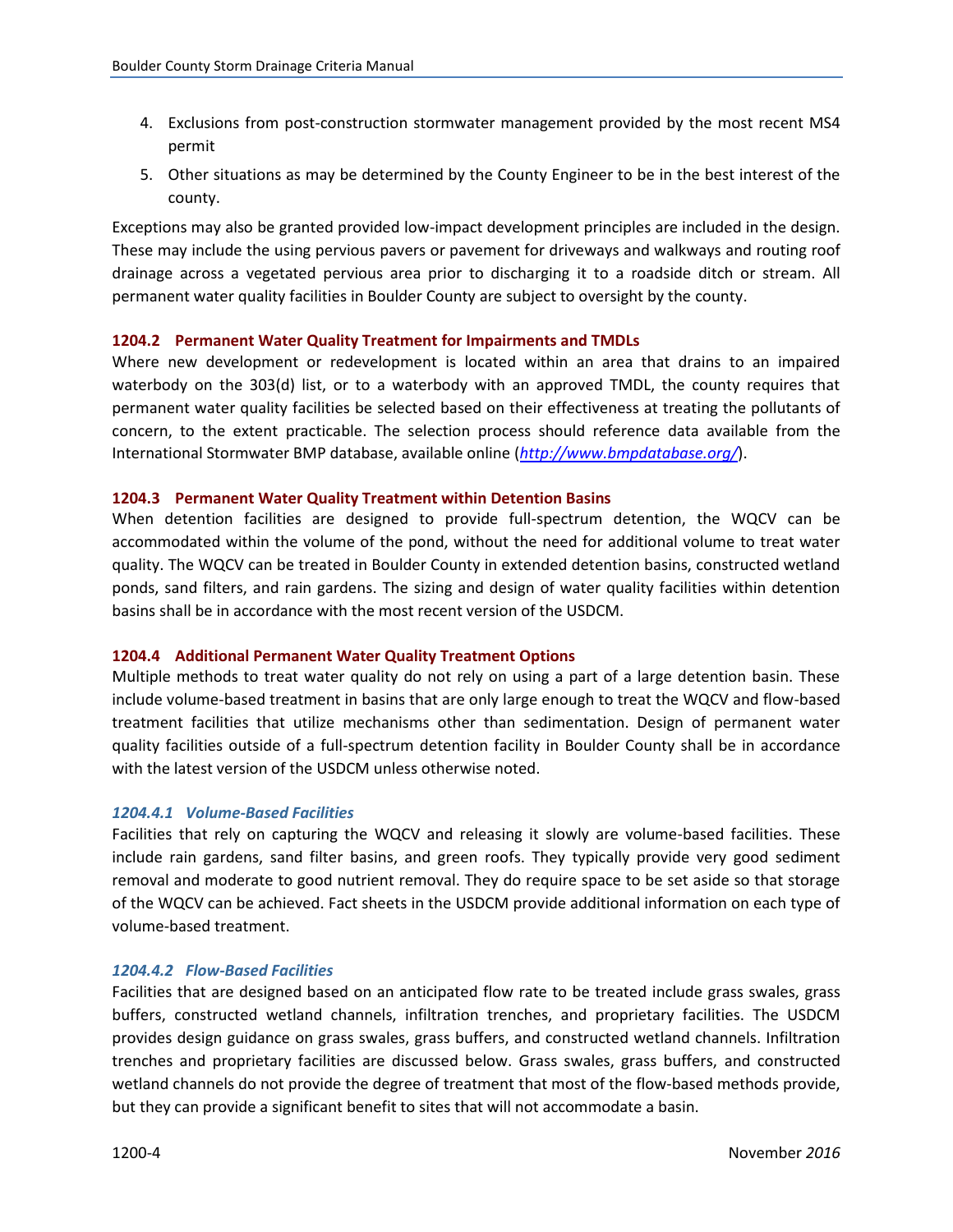#### <span id="page-6-0"></span>*1204.4.3 Proprietary Treatment*

Proprietary treatment facilities may be used to provide permanent water quality if they have been preapproved for use by Boulder County. Proprietary facilities are typically used only for very small peak flow rates, as they become cost ineffective at higher flow rates that are more suited to a water quality basin.

A proprietary treatment facility may be used in Boulder County if it has been certified by the Washington State Department of Ecology (WSDOE) Water Quality Program. WSDOE has a very thorough process by which to test and certify water treatment technologies. This process is known as the Technology Assessment Protocol–Ecology (TAPE) program. The TAPE program maintains an extensive list of stormwater treatment technologies approved through their processes. The list of products is categorized by the type of treatment provided and the level of testing that has been completed. Treatment categories include pretreatment, oil, enhanced, basic, phosphorus, and construction. The "basic" category of treatment will be used most often, as these products will meet the conditions of Boulder County's MS4 permit for total suspended solids (TSS) removal. Products must meet the conditional or general use designation, indicating they have passed field performance tests. Products only meeting the pilot use level will not be accepted.

In the absence of any national program to test proprietary products, the WSDOE TAPE program provides a consistent and independent metric by which to evaluate proprietary systems. The list of approved designs is available online (*[http://www.ecy.wa.gov/programs/wq/stormwater/newtech/](http://www.ecy.wa.gov/programs/wq/stormwater/newtech/technologies.html) [technologies.html](http://www.ecy.wa.gov/programs/wq/stormwater/newtech/technologies.html)*) or can be found via an internet search for "WSDOE TAPE products." Some commercial products that currently have the TAPE certification for conditional or general use for various categories of treatment include StormFilter, Vortechs, and Filterra.

The TAPE program has also approved the Media Filter Drain, which is an infiltration trench developed by the Washington State Department of Transportation (WSDOT) for use along highways. It has been very successful in removing metals such as zinc and copper from highway runoff, and is currently being used along some highways in Colorado.

The product ultimately chosen for water quality treatment should be evaluated based on the category it is certified for to ensure that it will meet specific site needs. Things to consider when choosing a proprietary product include the design flow rate to be treated, the anticipated peak flow rate through the system, and the target pollutants to be removed by the system.

#### **1204.5 Maintenance Requirements**

The performance of permanent water quality facilities is extremely sensitive to a lack of maintenance. If permanent water quality facilities are to be constructed, Boulder County requires an enforceable maintenance agreement to be in place prior to issuing any applicable local permits. The agreement must include the party responsible for maintaining the facility, inspection frequency, and proposed maintenance activities.